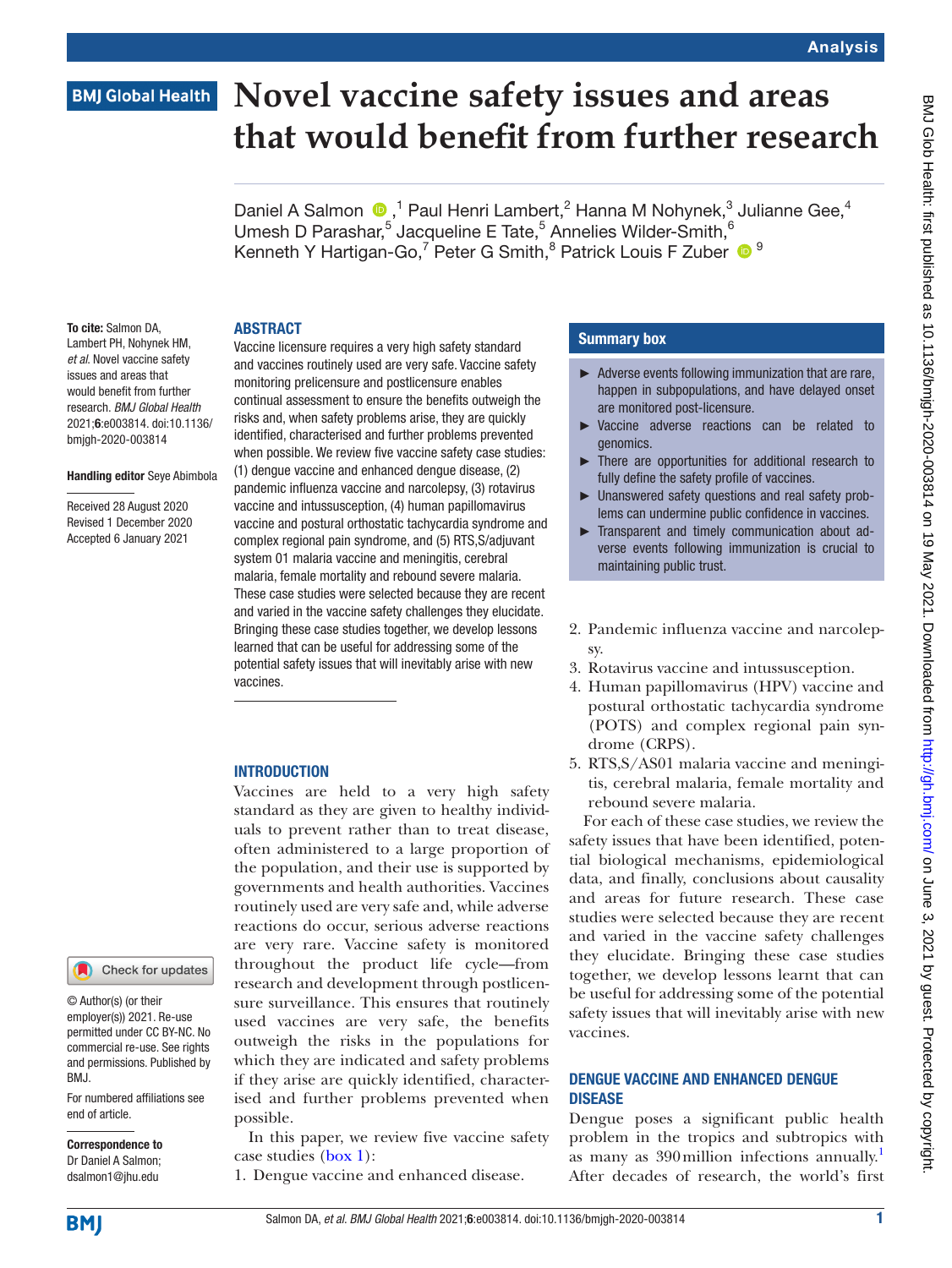### Box 1 Summary of case study elements and key lessons

#### <span id="page-1-0"></span>Dengue vaccine and enhanced dengue disease

Dengvaxia was protective for seropositive vaccinees; seronegative vaccinees had an increased risk of hospitalisation and severe dengue. Recommendations for vaccination only for dengue-seropositive people.

Key lessons: Need more understanding of impact of natural disease on vaccines.

#### Pandemic influenza vaccine and narcolepsy

Small but significant increase in narcolepsy following one adjuvanted pandemic influenza vaccine. Pandemrix in Sweden, Finland, and UK (various rates, highest 1:16 000); the Sleep Apnoea Monitoring with Non-Invasive Applications study (1:18 400).

Key lessons: Postlicensure studies in large populations with different genetic backgrounds is important. Timing of vaccination during an outbreak may be important.

#### Rotavirus vaccine and intussusception

RotaShield was the first rotavirus vaccine on the market with intussusception rates of 1:10 000 (postlicensure). Concerns of higher risk if given before 3 months led to age restriction; risk–benefit analysis led to discarding restriction. RotaShield was eventually pulled from market.

RotaTeq and Rotarix, next on the market, underwent large clinical trials with intussusception rates 1-5:100 000 in high-income and middle-income countries; Rotarix showed no elevated risks in lowincome and middle-income country (no data from RotaTeq). Key lessons: Postlicensure studies in large populations are essential. Human papillomavirus vaccine and postural orthostatic tachycardia syndrome and complex regional pain syndrome Concerns over complex regional pain syndrome and postural orthostatic tachycardia syndrome following the human papillomavirus vaccines on the market, Cervarix, Gardasil and Gardasil-9, led to lower coverage, confidence and some loss of country recommendations. Vaccine adverse event reporting system, European Medical Agency, Global Advisory Committee on Vaccine Safety and AAS and large-scale studies found no signals or patterns.

Key lessons: Postlicensure studies in large populations are essential and effective communication about safety is vital

#### RTS,S/adjuvant system 1 malaria vaccine and serious adverse events

- ► Exploratory analyses in phase 3 trial showed.
- ► Meningitis: increase risk of meningitis in two trial sites in one age group; regarded as potential signal.
- ► Cerebral malaria: increased in vaccinees versus controls.
- ► Mortality: increased mortality in vaccinated girls.
- ► Malaria: group receiving only three doses, higher severe malaria rate after 18 months versus controls, but effect ameliorated by booster dose at 18 months.

Key lessons: Postlicensure studies in large populations are essential to address potential safety signals from Phase 3 trials. Need for continuation of vaccine trials beyond initial demonstration of efficacy. If booster doses may be necessary, these should be built into the design of phase 3 trials.

dengue vaccine, chimeric yellow fever-dengue tetravalent dengue vaccine (CYD-TDV) (Dengvaxia), devel-oped by Sanofi Pasteur, was licensed in [2](#page-8-1)015.<sup>2</sup> CYD-TDV is a live attenuated recombinant tetravalent vaccine that was evaluated in phase 3 efficacy trials with a 3-dose 0, 6 and  $12$  months schedule.<sup>3</sup> Results from a comprehensive phase 3 clinical trial programme indicated that protective efficacy varied according to serostatus prior to vacci-nation and serotype.<sup>[4](#page-9-0)</sup> Vaccine-induced immunogenicity was not predictive of protective clinical efficacy, and no immune correlates (for protection or enhancing disease) were established.<sup>[4](#page-9-0)</sup>

In the phase 3 trial, excess hospitalisations for dengue were observed among vaccine recipients 2–5 years of age. Precise risk estimates according to dengue serostatus prior to vaccination could not be ascertained because of the limited numbers of samples collected at baseline. A post hoc analysis of safety and efficacy used a novel dengue anti-non-structural protein 1 (NS1) IgG ELISA on samples from month 13 to retrospectively infer baseline serostatus. These analyses showed that in seropositive trial participants aged 9–16 years, in the 66 months after administration of the first vaccine dose, the vaccine was protective. HRs, comparing vaccinated to placebo recipients, for hospitalised virologically confirmed dengue (VCD) and severe VCD, were 0.21 (95% CI 0.14 to 0.31) and 0.16 (95% CI 0.07 to 0.37), respectively. However, in seronegative participants aged 9–16 years, vaccinees had an increased risk of hospitalised and severe dengue, with corresponding HRs of 1.41 (95% CI 0.74 to 2.68) and 2.44 ( $95\%$  $95\%$  $95\%$  CI 0.47 to 12.56), respectively.<sup>5</sup> A plausible hypothesis for these findings is that the vaccine acts as a 'silent infection', so that the first natural infection in seronegative recipients is then 'secondary-like', with an associated increased risk of severe disease, whereas in seropositive recipients the first natural infection after vaccination is 'tertiary-like', which is not associated with a higher risk of severe disease.<sup>[6](#page-9-2)</sup> In December 2017, Global Advisory Committee on Vaccine Safety (GACVS) recommended that Dengvaxia should only be administered to individuals who had been previously infected with wild dengue virus.<sup>[7](#page-9-3)</sup> Based on WHO's Strategic Advisory Group of Experts (SAGE) recommendations, WHO's position published in 2018 is that for countries considering Dengvaxia vaccination as part of their dengue control programme, a prevaccination screening strategy, in which only dengue-seropositive persons are vaccinated, is recommended.<sup>8</sup>

Implementing a prevaccination screening strategy poses major challenges, including the logistics of administering a test prior to vaccination, and the additional costs. Also, because serological tests are likely to be affected by cross-reaction with other flaviviruses, it is likely to be difficult to develop highly specific and sensitive tests for prior dengue infection. In a high seroprevalence area, a test with a very high sensitivity is required, to identify most who would benefit from the vaccine, whereas in a low seroprevalence area, very high specificity is the most important feature to ensure that those at risk from vacci-nation are excluded from vaccination.<sup>[8](#page-9-4)</sup>

#### Lessons learnt from the first licensed dengue vaccine for second-generation dengue vaccines

Causality conclusions and areas for future research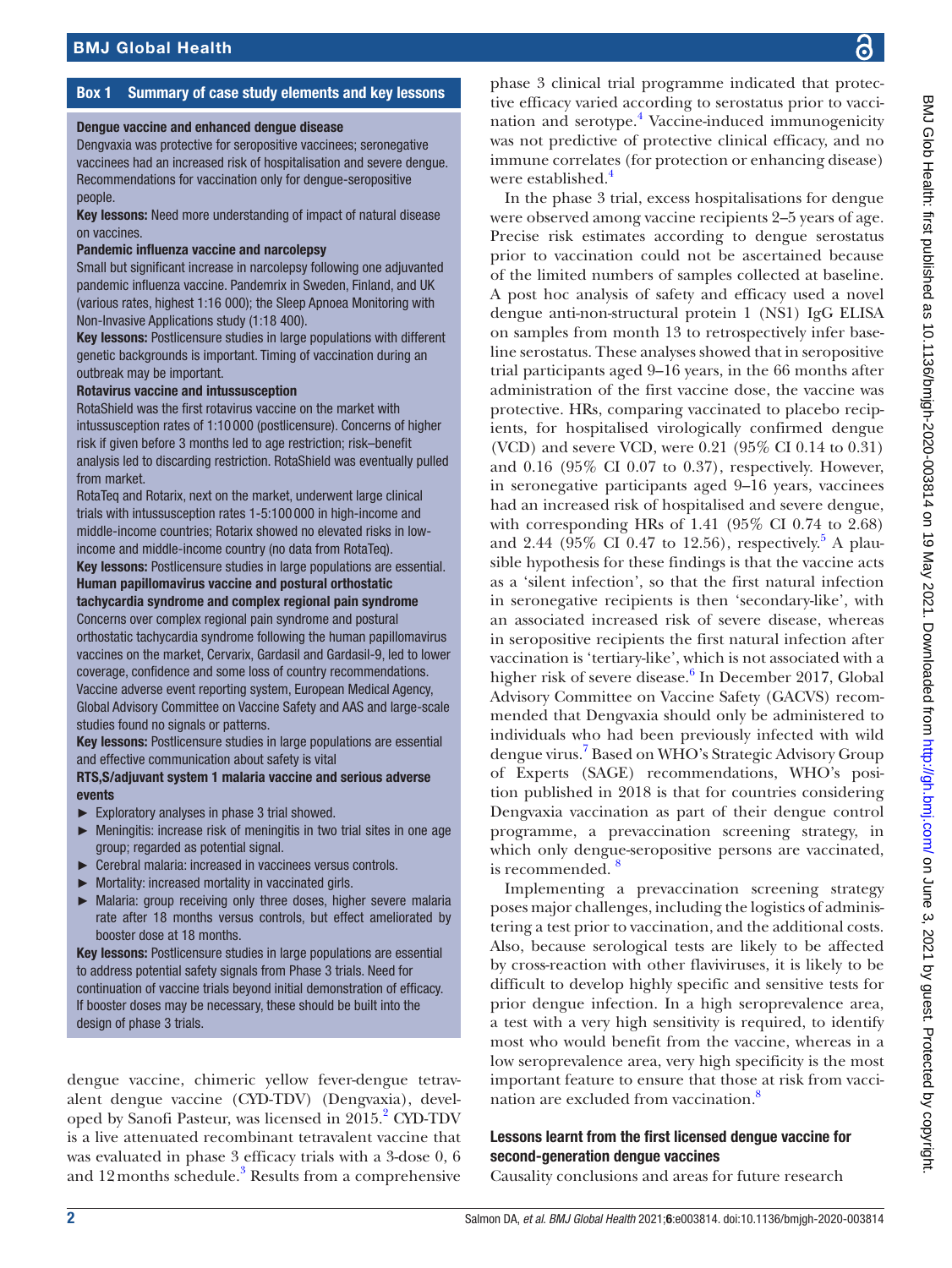A comprehensive risk management strategy and enhanced communication at the introduction of any new vaccine is critical to avoid false expectations and maintain vaccine confidence. This was particularly the case for Dengvaxia, as there were some indications and theoretical concerns about disease enhancement (antibody dependent enhancement can occur with dengue disease) when SAGE first made recommendations, before the manufacturer had conducted the postlicensure analyses, which consolidated the previous theoretical concerns and led to revised SAGE recommendations. There are also important lessons to be learnt for clinical development of second-generation live attenuated dengue vaccines (now in phase 3 trials).[9](#page-9-5) Until a surrogate or correlate of protection or risk is established, efficacy trials of dengue vaccines will need to be conducted based on a clinical endpoint. The licensure of the first dengue vaccine in several countries, though not necessarily approved for use by national public health agencies, and sponsor-requested label revision in response to a safety finding introduces additional complexities to the design and site selection for second-generation vaccine development and will require close consultation with national regulatory authorities. Dengue serostatus at baseline remains a critical variable, and safety and efficacy by serostatus should be presented in stratified analyses. Active surveillance used to assess efficacy against all dengue disease and severe dengue disease should be in place for at least 3, and preferably 5, years after the last vaccine dose. Immunogenicity and efficacy results should be interpreted in the context of potential transient immunity against the other serotypes that could wane over time and be associated with enhanced disease.

#### PANDEMIC INFLUENZA VACCINE AND NARCOLEPSY

In 2009, the A(H1N1) pandemic influenza virus (A/ H1N1pdm09) rapidly spread globally starting from Mexico. $^{10}$  $^{10}$  $^{10}$  As part of a WHO coordinated pandemic mitigation plan, manufacturers developed several monovalent adjuvanted influenza vaccines to increase immunogenicity and spare doses.<sup>11</sup> Pandemrix, an Adjuvant System 03 (AS03) adjuvanted vaccine, was available primarily in Europe. Approximately 31 million doses were administered to populations in Finland, France, Germany, Ireland, Norway, Sweden and UK. A similar AS03 adjuvanted vaccine, Arepanrix, was primarily available in Canada. Another pandemic vaccine, Focetria, an MF59 adjuvanted vaccine, was used in Europe, with approximately 6.5 million doses globally, mainly administered to populations in Italy, Netherlands and Spain.

In August 2010, the Swedish Medical Products Agency announced a possible increased risk of narcolepsy, a rare chronic sleep disorder, following Pandemrix vaccination. Soon thereafter, authorities in Finland confirmed a

similar signal.<sup>12</sup> Both countries had offered Pandemrix to more than half of their population and coverage was up to 80% among school-aged children.

After the initial safety signals in Sweden and Finland, the European Medical Agency (EMA) commissioned a signal validation study via the European Centre for Disease Prevention and Control and the Vaccine Adverse Events Monitoring and Communication consortium; a case–control approach was used.<sup>13</sup> Several other epidemiological studies, including registry-based linkage studies in Finland<sup>14</sup>and Sweden<sup>15</sup>and self-controlled case series studies in the UK, $^{16}$  were conducted to evaluate the association in Europe. Most of these studies indicated significant although small absolute risk associated with Pandemrix vaccination, translating at the highest to an attributable risk of one per 16 000 vaccinated in the susceptible age group. In Canada, a case–control study was carried out, which found a smaller risk for Arepanrix, that is, one per million vaccinated.<sup>17</sup> Also, the US CDC commissioned a global case control study, the Sleep Apnoea Monitoring with Non-Invasive Applications (SOMNIA), in 13 different study sites in 9 countries.<sup>18</sup> It did not find an increased risk for the MF59 adjuvanted vaccine Focetria or the AS03 adjuvanted Arepanrix vaccine. Due to limited sample size in the population at risk, the SOMNIA results remain inconclusive for Pandemrix. A systematic review and meta-analysis of the published studies was conducted by Sarkanen *et al*, which demonstrated a 5-fold to 14-fold increased risk in children and adolescents and a 2-fold to 7-fold increased risk in adults of narcolepsy following receipt of the Pandemrix vaccine, and an attributable risk of 1 per 18400 vaccinated. The risk has remained elevated for 24 months in the susceptible age groups in those countries where follow-up studies were done, that is, Sweden, Finland and the UK.<sup>19</sup>

Understanding the pathogenesis of the vaccinationassociated narcolepsy would be of particular importance for future pandemic vaccination strategies. Narcolepsy is likely to be immune-mediated in view of the association of the disease with the HLA-DQB1\*06: 02 haplotype. $20$  In the case of vaccination associated narcolepsy; however, there is still scarce evidence of an autoimmune process.

In addition, there is growing evidence for an aetiological role of natural influenza viral infection, as suggested by the peak of narcolepsy observed in China<sup>21</sup> and Taiwan following the A/H1N109 outbreak in non-vaccinated populations.[22](#page-9-18) During the 2009 pandemic, with the delay in the availability vaccines, there was considerable circulation of the pandemic virus in some countries before the vaccine was introduced. Thus, it was extremely difficult to sort out whether many of the immunised subjects had previously been infected with the wild-type H1N1 pandemic strain, and particularly in those vaccinees that ultimately developed narcolepsy. It should be noted that in Nordic European countries, the pandemic peak overlapped or immediately preceded vaccine implementation.<sup>23</sup> In Norway, serological studies indicated that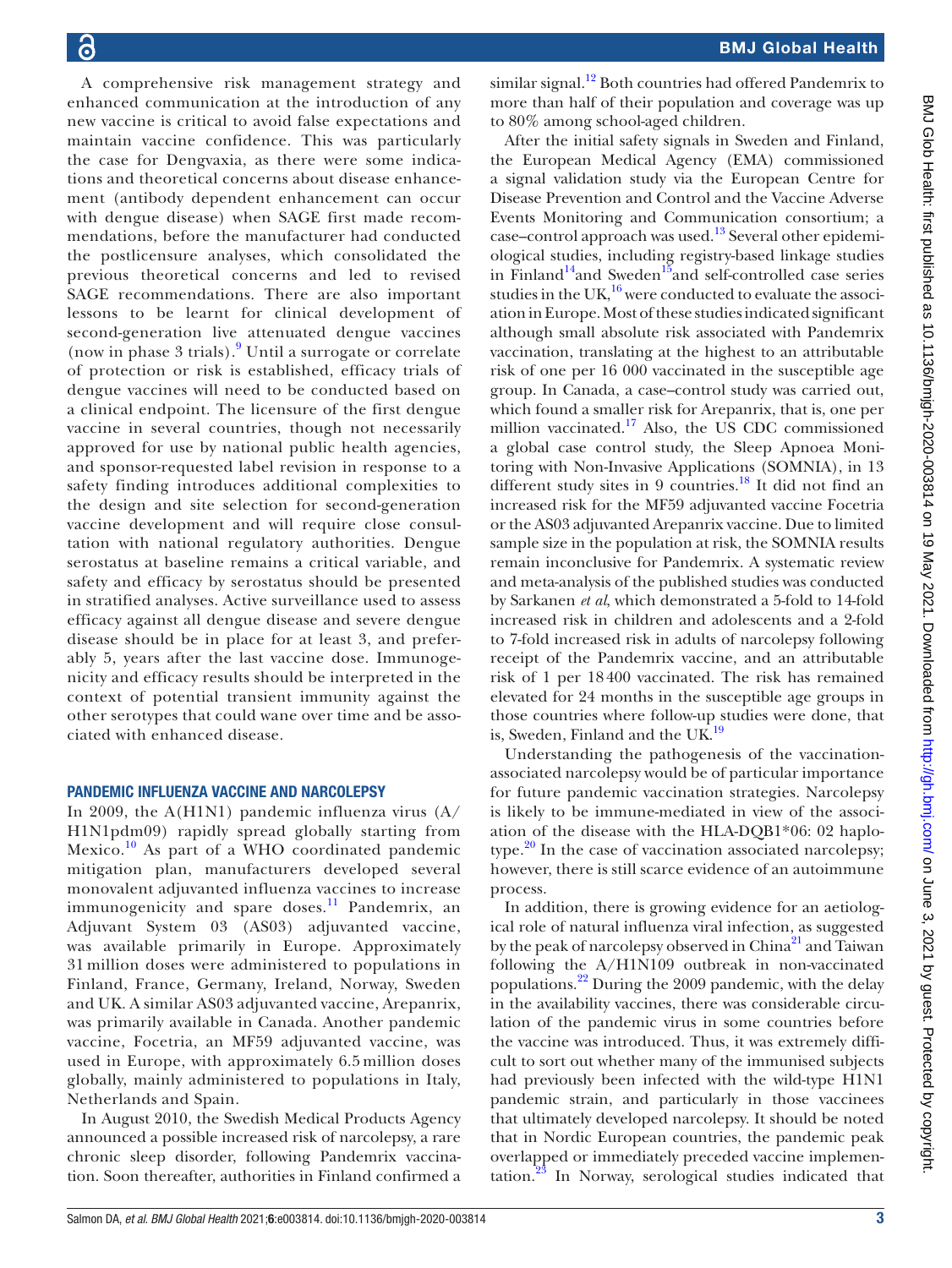

Figure 1 Kinetics of 2009 pH1N1 influenza outbreak and vaccination coverage in Norway.

vaccination of school-aged children peaked shortly after the peak of disease<sup>24</sup> [\(figure](#page-3-0) 1).

It was hypothesised that in some rare patients infected by H1N1/09 influenza, viruses may migrate through the olfactory pathway to the hypothalamus and infect hypocretin producing neurons. By itself this may cause some neuronal damage, likely amplified by natural CD8 (cluster of differentiation 8) responses to viral antigens. The administration of a strongly adjuvanted influenza vaccine at the time or soon after infection could considerably amplify the CD8 response and its pathogenicity

<span id="page-3-0"></span>[\(figure](#page-3-1) 2). $25$  Timing of vaccination in relation to the outbreak may be critical.

#### Causality conclusion and areas for future research

At present, the association between narcolepsy and Pandemrix vaccination has been well established.<sup>19</sup> The exact mechanism of causality, that is, what actually causes the damage to hypocretin neurons, is not well understood. In the Nordic countries, where approximately 2000 vaccinated persons are estimated to have been permanently affected, the interpretation is that Pandemrix contributed



<span id="page-3-1"></span>Figure 2 The two-hit hypothesis—a possible mechanism for an enhanced risk for narcolepsy following 2009pH1N1.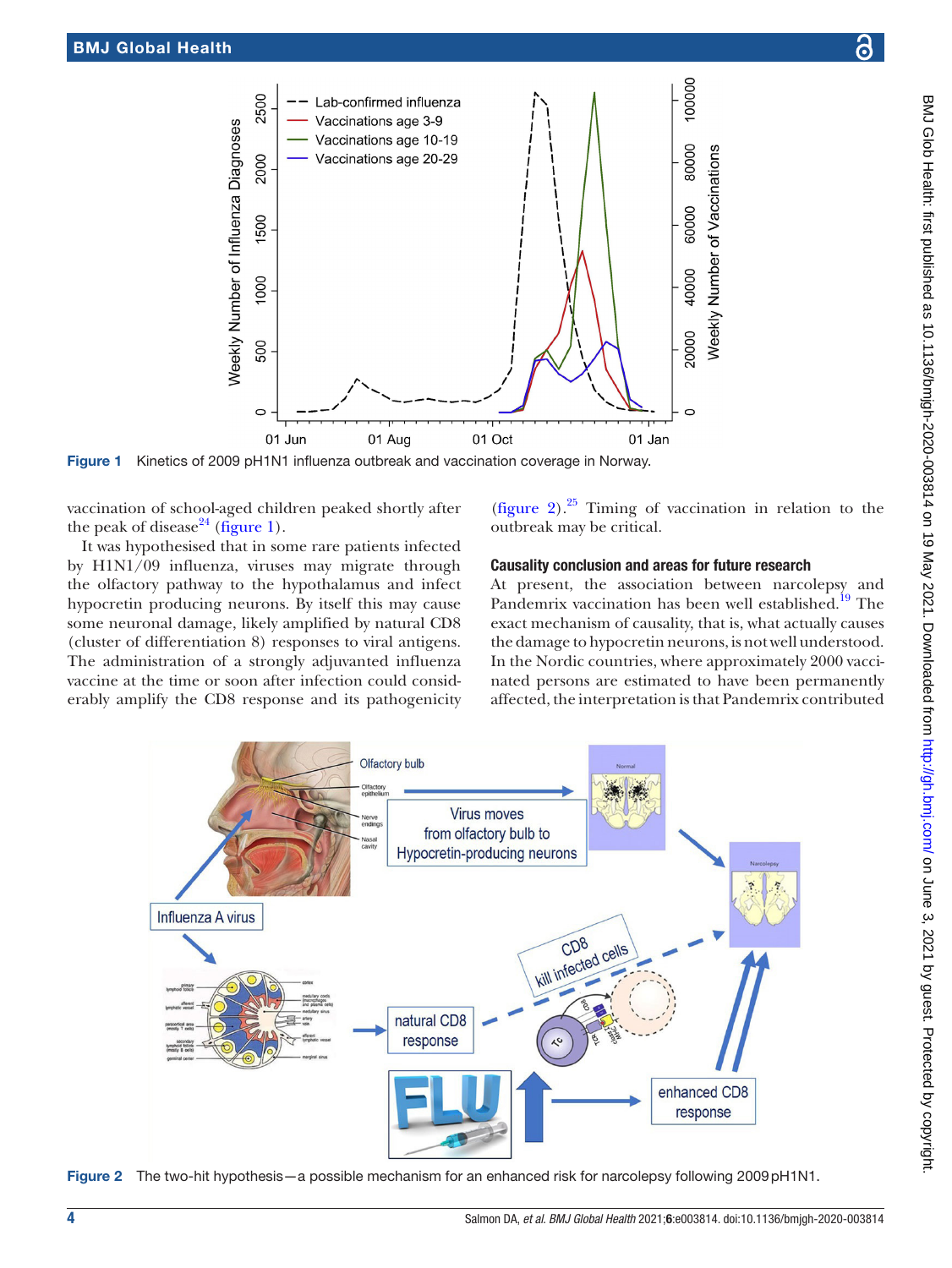to the onset of narcolepsy, but that other factors also played a role. This interpretation has also been accepted by the authorities in charge of vaccine injury compensation programmes in these countries, but not necessarily elsewhere[.26](#page-9-22) It also has been agreed that such a rare event would not have been detected a priori in phase 3 human clinical trials. The handling of this incident by scientists, medical authorities, and media have resulted in a significant drop in influenza vaccination coverage among children and distrust in authorities in charge of routine vaccination programmes in the most affected countries. As of 2020, there is no Pandemrix vaccine in use. The adjuvant AS03, however, has been stockpiled for future pandemic use, and now forms part of the scientific development of at least one vaccine candidate against COVID-19. It is evident that there will be future influenza and other pandemics; in that light it is important that research be continued to better understand the possible biological mechanisms of what happened.<sup>[27](#page-9-23)</sup>

#### ROTAVIRUS VACCINATION AND INTUSSUSCEPTION

In 1999, the first licensed rotavirus vaccine, RotaShield (Wyeth), was withdrawn from the US market (about 14 months after it was licensed) shortly after its introduction because it was associated with intussusception at an estimated rate of 1 case per  $10000$  vaccinated infants.,  $2829,30$  $2829,30$  $2829,30$ While the prelicensure trials with  $\sim$ 10000 total subjects were unlikely to have identified this risk because of power limitations for this sample size, intussusception was listed as a potential adverse event because of a few reported cases during the prelicensure clinical trials and careful postlicensure monitoring was conducted[.31](#page-9-27)[32](#page-9-28) Because of the RotaShield experience, the next generation of live-oral rotavirus vaccines—RotaTeq (Merck, West Point, Pennsylvania, USA) and Rotarix (GlaxoSmithKline, Rixensart, Belgium)—each underwent large clinical trials involving

60000–70 000 infants to detect a low risk of intussusception. No elevated risk was found with either vaccine in the trials; both were subsequently recommended by WHO for global use starting in 2006.[33](#page-9-29)

As millions of infants have been vaccinated in routine programmatic use, a low risk of ~1–5 excess intussusception cases per 100000 infants after the first dose of vaccine has been identified in postlicensure evaluations with both RotaTeq and Rotarix in several high-income and middle-income countries ([figure](#page-4-0)  $3)$ ,  $3^{3435,36,37,38,39,40}$  $3^{3435,36,37,38,39,40}$  $3^{3435,36,37,38,39,40}$  $3^{3435,36,37,38,39,40}$  $3^{3435,36,37,38,39,40}$  $3^{3435,36,37,38,39,40}$  $3^{3435,36,37,38,39,40}$  $3^{3435,36,37,38,39,40}$  $3^{3435,36,37,38,39,40}$  $3^{3435,36,37,38,39,40}$  $3^{3435,36,37,38,39,40}$ However, given that the health benefits of rotavirus vaccination greatly exceed this small risk, country and global policymakers continue to recommend routine use of rotavirus vaccines [\(table](#page-5-0) 1). $^{41}$  $^{41}$  $^{41}$  Of note, an evaluation in seven African countries using Rotarix, the only data available to date from low-income countries, did not show any increased risk of intussusception.<sup>42</sup> Similarly, in a separate evaluation in South Africa, no increased risk of intussusception was observed after Rotarix vaccination.<sup>43</sup> Given differences in intussusception epidemiology by region, additional data are needed to assess whether intussusception risk varies by geographic and socioeconomic setting.

The biological mechanisms for the association between rotavirus vaccines and intussusception are not fully understood. Studies in mice demonstrated that, despite the induction of intestinal lymphoid hyperplasia following wild-type rotavirus infection, lymphoid hyperplasia is not required as a lead point for rotavirus-induced intussusception.<sup>44</sup> Mice studies also showed that changes in intestinal motility resulting from intestinal inflammation and cytokine induction may contribute to intussusception, although how well these data apply to humans is unclear.<sup>45</sup> Regardless of mechanism, the finding that intussusception risk appears greatest in the 3–7 days after administration of the first rotavirus vaccine dose suggest that it is related to intestinal replication of the orally



<span id="page-4-0"></span>Figure 3 Relative incidence of intussusception from self-controlled case-series analyses in the 1–7 days following dose 1 and dose 2 of rotavirus vaccine by country.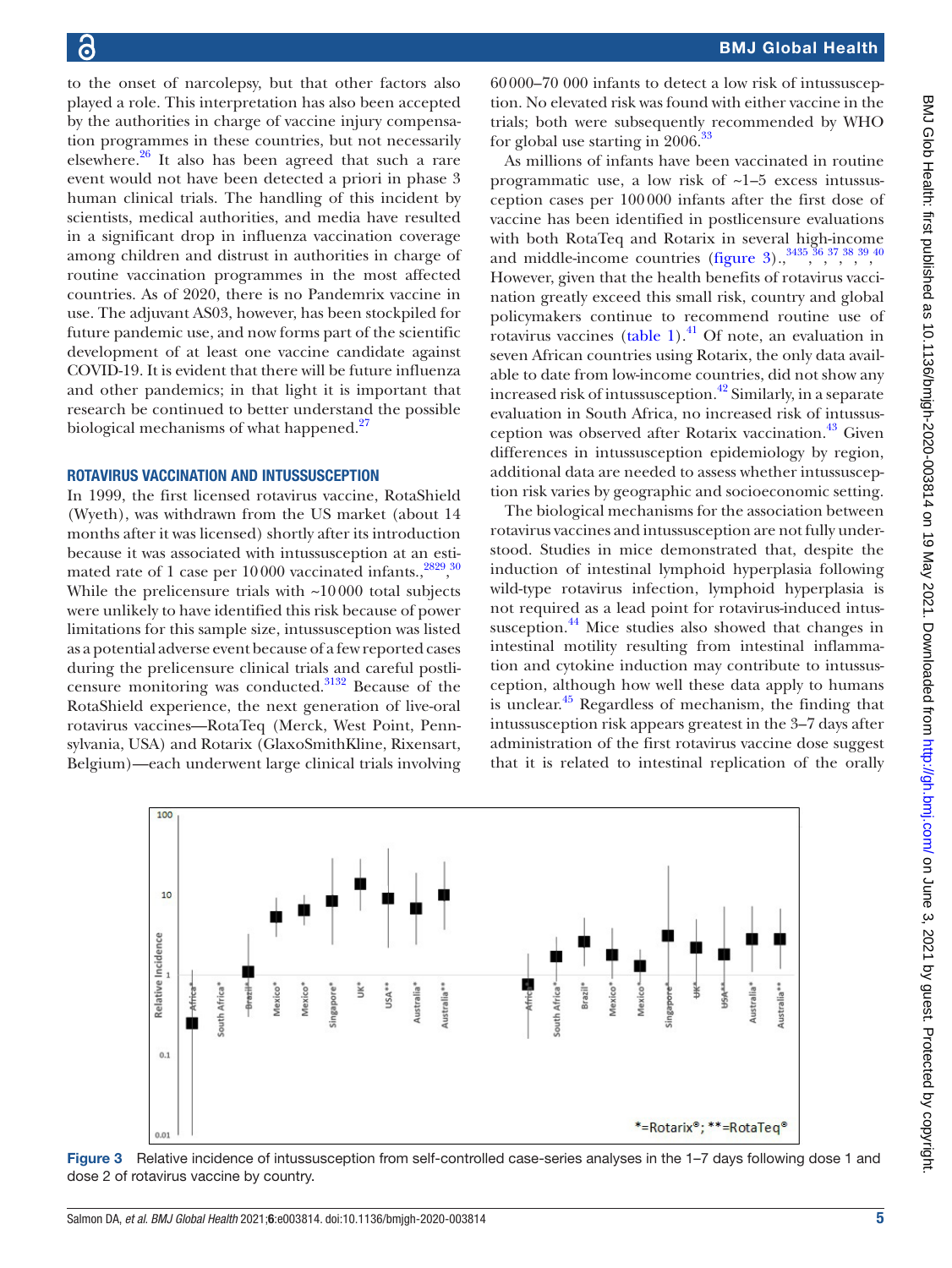| DNI Clob Hont                                                                                                                                                                                                                  |
|--------------------------------------------------------------------------------------------------------------------------------------------------------------------------------------------------------------------------------|
|                                                                                                                                                                                                                                |
|                                                                                                                                                                                                                                |
|                                                                                                                                                                                                                                |
| $\frac{1}{2}$                                                                                                                                                                                                                  |
|                                                                                                                                                                                                                                |
|                                                                                                                                                                                                                                |
|                                                                                                                                                                                                                                |
|                                                                                                                                                                                                                                |
|                                                                                                                                                                                                                                |
|                                                                                                                                                                                                                                |
| i nihilahah ae                                                                                                                                                                                                                 |
|                                                                                                                                                                                                                                |
|                                                                                                                                                                                                                                |
|                                                                                                                                                                                                                                |
|                                                                                                                                                                                                                                |
|                                                                                                                                                                                                                                |
|                                                                                                                                                                                                                                |
|                                                                                                                                                                                                                                |
|                                                                                                                                                                                                                                |
|                                                                                                                                                                                                                                |
|                                                                                                                                                                                                                                |
|                                                                                                                                                                                                                                |
|                                                                                                                                                                                                                                |
|                                                                                                                                                                                                                                |
|                                                                                                                                                                                                                                |
|                                                                                                                                                                                                                                |
|                                                                                                                                                                                                                                |
|                                                                                                                                                                                                                                |
| 11 Deliver Property State Property CO2O DODG Property Co2O Property Delivery Pro                                                                                                                                               |
|                                                                                                                                                                                                                                |
|                                                                                                                                                                                                                                |
|                                                                                                                                                                                                                                |
|                                                                                                                                                                                                                                |
|                                                                                                                                                                                                                                |
|                                                                                                                                                                                                                                |
|                                                                                                                                                                                                                                |
|                                                                                                                                                                                                                                |
|                                                                                                                                                                                                                                |
|                                                                                                                                                                                                                                |
|                                                                                                                                                                                                                                |
|                                                                                                                                                                                                                                |
|                                                                                                                                                                                                                                |
|                                                                                                                                                                                                                                |
|                                                                                                                                                                                                                                |
|                                                                                                                                                                                                                                |
|                                                                                                                                                                                                                                |
|                                                                                                                                                                                                                                |
|                                                                                                                                                                                                                                |
|                                                                                                                                                                                                                                |
|                                                                                                                                                                                                                                |
| bold along the state of the state of the state of the state of the state of the state of the state of the state of the state of the state of the state of the state of the state of the state of the state of the state of the |
|                                                                                                                                                                                                                                |
|                                                                                                                                                                                                                                |
|                                                                                                                                                                                                                                |
|                                                                                                                                                                                                                                |
|                                                                                                                                                                                                                                |
|                                                                                                                                                                                                                                |
|                                                                                                                                                                                                                                |
|                                                                                                                                                                                                                                |
|                                                                                                                                                                                                                                |
|                                                                                                                                                                                                                                |
|                                                                                                                                                                                                                                |
|                                                                                                                                                                                                                                |
|                                                                                                                                                                                                                                |
|                                                                                                                                                                                                                                |
| - ICH - 1                                                                                                                                                                                                                      |
|                                                                                                                                                                                                                                |
|                                                                                                                                                                                                                                |
|                                                                                                                                                                                                                                |
|                                                                                                                                                                                                                                |
|                                                                                                                                                                                                                                |
|                                                                                                                                                                                                                                |
|                                                                                                                                                                                                                                |
|                                                                                                                                                                                                                                |
|                                                                                                                                                                                                                                |
|                                                                                                                                                                                                                                |
|                                                                                                                                                                                                                                |
|                                                                                                                                                                                                                                |
|                                                                                                                                                                                                                                |
|                                                                                                                                                                                                                                |

<span id="page-5-0"></span>

|  | Table 1 Risk-benefit of rotavirus vaccination by country on rotavirus hospitalisations and deaths and associated |  |
|--|------------------------------------------------------------------------------------------------------------------|--|
|  | intussusception risk for one vaccinated birth cohort to age 5 years                                              |  |

| Country                 | <b>Vaccine</b><br>evaluated | Vaccine dose(s)                             | <b>Overall</b><br>attributable risk* | <b>Rotavirus outcomes</b><br>averted                  | <b>Intussusception outcomes</b><br>caused                   |
|-------------------------|-----------------------------|---------------------------------------------|--------------------------------------|-------------------------------------------------------|-------------------------------------------------------------|
| Mexico <sup>34</sup>    | Rotarix                     | Dose 1 only                                 | $2.0 - 3.7$                          | Hospitalisations: 11551<br>Deaths: 663                | Hospitalisations: 41<br>Deaths: 2                           |
| Brazil $34$             | Rotarix                     | Dose 2 only                                 | 1.5                                  | Hospitalisations: 69572<br>Deaths: 640                | Hospitalisations: 55<br>Deaths: 3                           |
| Australia <sup>35</sup> | Rotarix<br>RotaTeg          | Doses 1 and 2<br>Doses 1 and 2              | 4.3<br>7.0                           | Hospitalisations: 6528<br>Deaths: not reported        | <b>Hospitalisations: 14</b><br>Deaths: not reported         |
| USA <sup>36 39</sup>    | Rotarix<br>RotaTeg          | Doses 1 and 2<br>Dose 2 only<br>Dose 1 only | 5.3<br>7.3<br>$0.7 - 1.5$            | Hospitalisations: 53444<br>Deaths: 14<br>Not reported | Hospitalisations: 35-166<br>Deaths: 0.1-0.5<br>Not reported |
| England <sup>40</sup>   | <b>Rotarix</b>              | Dose 1 only                                 | 1.68                                 | Hospitalisations: 25000<br>Deaths: not reported       | <b>Hospitalisations: 21</b><br>Deaths: not reported         |

Note: Table adapted from Reference.<sup>[87](#page-10-4)</sup>

\*Excess intussusception cases per 100000 vaccinated infants.

administered live vaccine virus, which also peaks in the same interval after the first vaccine dose. This might also explain the apparent lack of intussusception risk seen in the African evaluations, as both the immune response to vaccination and levels of vaccine virus shedding in stools are substantially lower in infants from low-income and middle-income countries (LMICs) versus high-income countries[.46](#page-9-42)

Although debated, some evidence suggested a potentially higher risk of intussusception among children administered the first RotaShield dose at age >3 months.[47](#page-9-43)[48](#page-9-44) [49](#page-9-45) Because of this concern, age restrictions were initially recommended for rotavirus vaccines—the first dose to be administered no later than 15 weeks of age and the last dose no later than 32 weeks.<sup>[50](#page-9-46)</sup> However, these age restrictions could potentially disqualify a substantial number of children from receiving rotavirus vaccination, particularly in LMICs where delays in vaccine administration are common. Consequently, the risk–benefit of rotavirus vaccination with and without age restrictions was re-examined. This analysis showed that, compared with an age-restricted schedule, rotavirus vaccination without age restrictions could prevent an additional 47200 rotavirus deaths while potentially causing an additional 294 intussusception deaths in LMICs. $51$  Given these risk–benefit considerations, WHO recommended removal of age restrictions for rotavirus vaccination in LMICs, although administration of the first dose of rotavirus vaccine as soon as possible after 6 weeks of age is still recommended to maximise the net benefits of vaccination.<sup>[29](#page-9-25)</sup>

#### Causality conclusion and areas for future research

Whether the short-term increased risk of intussusception immediately after vaccination translates into an overall population-level increase in intussusception is unknown. Some have hypothesised that vaccination may simply 'trigger' intussusception earlier in some infants among whom intussusception would have occurred anyway

later in infancy, and thus, there may be a compensatory decline later in life.<sup>52</sup> Also, given that intussusception has been associated with three biologically different live-oral rotavirus vaccines, it has been hypothesised that wild-type rotavirus infection could be a cause of intussusception and vaccination may protect against rotavirus-induced intussusception. $53$  In the USA, population-level data postvaccine introduction do not show an overall increase in intussusception rates among infants despite a small increase in the 8–14weeks age group when the first dose is administered.,[53](#page-9-49)[54](#page-9-50) Furthermore, no long-term increased risk of intussusception in the year after vaccination was observed among rotavirus vaccinated vs unvaccinated infants; instead, a trend towards decreased long-term risk was seen. $^{55}$  $^{55}$  $^{55}$  More data are needed to fully understand the overall population-level impact of rotavirus vaccination on intussusception risk.

In 2018, two new live-oral rotavirus vaccines—Rotavac (Bharat Biotech, Hyderabad, India) and Rotasiil (Serum Institute of India, Pune, India)—were prequalified by WHO. Prelicensure trials of these vaccines that included ~5000 infants each were primarily designed to examine vaccine efficacy[.56](#page-9-52)[57](#page-10-0)[58](#page-10-1) Consequently, as larger numbers of infants are immunised with these vaccine in different geographical locations, generating post-licensure intussusception data for these vaccines is a priority.

#### HPV VACCINE AND POTS AND CRPS

HPV vaccines are powerful tools for preventing cervical cancers and other HPV-related diseases worldwide. Three HPV vaccines are licensed: bivalent (2vHPV, Cervarix), quadrivalent (4vHPV, Gardasil) and 9-valent vaccines (9vHPV, Gardasil-9). Since 2006, HPV vaccines have been licensed in over 90 countries.<sup>59</sup> Substantial reassuring vaccine safety data have been accumulated from pre-licensure trials as well as postlicensure monitoring and evaluations. $\frac{60}{9}$  $\frac{60}{9}$  $\frac{60}{9}$  Syncope and anaphylaxis are known,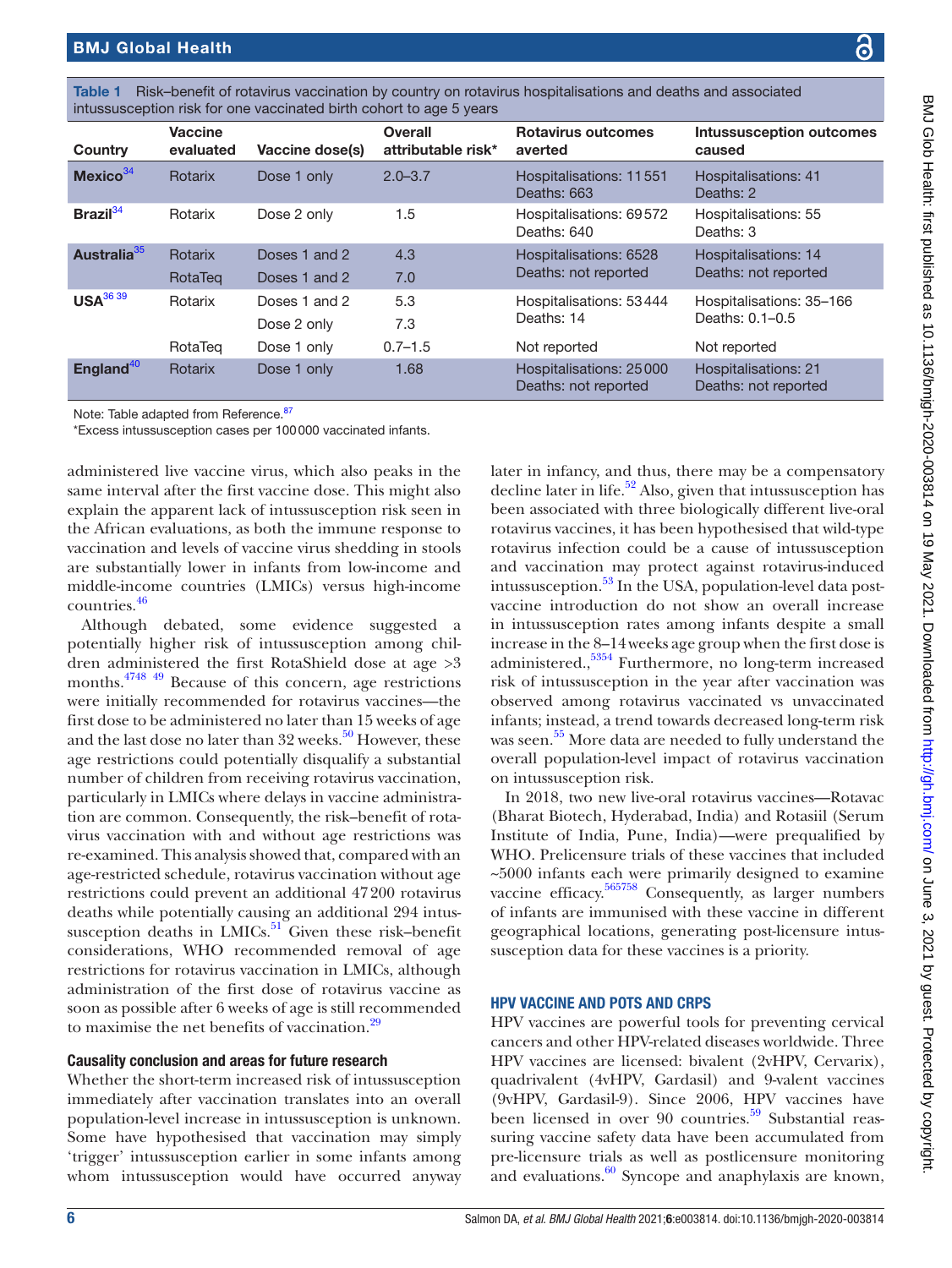rare adverse events following HPV vaccination. Despite a favourable safety profile, concerns about safety have impacted the acceptability of HPV vaccines in some countries. A variety of safety concerns have been raised and investigated for HPV vaccine; two safety concerns include CRPS and POTS. Both syndromes have created challenges for national immunisation programmes, especially in Japan, Denmark and Ireland, resulting in decreased public confidence, decreased coverage rates and/or withdrawal of national HPV vaccination recom-mendations.<sup>[61](#page-10-5)</sup>

The biological mechanisms of CRPS and POTS are not well understood. CRPS is a rare chronic pain disorder that affects one part of the body and is disproportionate to the intensity of any injury or tissue damage. $61$  It is typically precipitated by trauma, exposure or illness causing nerve or tissue injury and is commonly associated with autonomic nervous dysfunction. $62$  POTS is a form of dysautonomia that is characterised by orthostatic intolerance and often accompanied by a range of other symptoms, including headache, other aches and pain, fatigue and nausea. $62$  Both CRPS and POTS are diagnostically challenging syndromes with unclear heterogeneous aetiology and onset. While the two syndromes are clinically distinct, symptoms often overlap with each other and with other conditions, such as chronic fatigue syndrome and fibromyalgia. Both are known to occur in adolescence and early adulthood.[63](#page-10-7) Estimated incidence rates for CRPS and POTS are 6.28 per 100000 person-years and 10.1 per 100 000 person-years, respectively.<sup>[64](#page-10-8)</sup>

Published case reports of these syndromes following HPV vaccination have garnered media attention, contributing to public concern about HPV vaccination. Efforts to describe dysautonomia symptoms following HPV vaccination have included studies with small samples and some have included cases recruited from clinics that evaluate persons with an existing concern of HPV vaccine-induced illness or online sites discussing HPV vaccine injury.[65](#page-10-9)[66](#page-10-10)[67](#page-10-11) The generalisability and validity of these studies are unknown. Few data are available from large population-based studies. Two large US data mining studies did not identify any signals for CRPS or POTS.,<sup>[68](#page-10-12)[69](#page-10-13)</sup> Monitoring from the US Vaccine Adverse Event Reporting System found few reports of CRPS or POTS and no patterns to suggest a causal association with either Cervarix, Gardasil, or Gardasil-9.[70](#page-10-14)[71](#page-10-15)[72](#page-10-16) An extensive review of GlaxoSmithKline's safety database for CRPS following Cervarix also did not find an increase in the incidence of CRPS following vaccination.<sup>73</sup> In 2015, the EMA conducted a detailed expert review of CRPS and POTS following HPV vaccines from a variety of data sources and concluded that the available evidence does not support that CRPS or POTS are caused by HPV vaccine.<sup>74</sup> In 2017, after a review of available data, WHO's GACVS found no new evidence for a causal association between HPV vaccines and CRPS and POTS.<sup>75</sup> More recently, the American Autonomic Society published a position statement concluding that there are no data to

support a causal relationship between HPV vaccination and CRPS and POTS.<sup>[54](#page-9-50)</sup>

#### Causality conclusion and areas for future research

Despite the reassuring data available finding no association between HPV vaccines and CRPS and POTS concerns continue to challenge immunisation programmes. Background rates in populations aged 9–26 years (the recommended age group for HPV vaccine) would be helpful to determine if CRPS and POTS cases observed following HPV vaccination exceed what is expected. Quality population-based epidemiological studies with medical record validation can also serve as reliable resources to more convincingly evaluate whether HPV vaccination affects the risk of CRPS or POTS. Lastly, improved communication about vaccine safety is essential in maintaining the public's confidence in vaccines.

#### RTS,S/AS01 MALARIA VACCINE AND MENINGITIS, CEREBRAL MALARIA, FEMALE MORTALITY AND REBOUND SEVERE MALARIA

RTS,S/AS01E is a recombinant yeast-expressed subunit malaria vaccine using the hepatitis B surface antigen as a matrix carrier for epitopes derived from the *Plasmodium falciparum* circumsporozoite protein formulated with a proprietary AS01E. The phase 3 trial of the vaccine included ~9000 children aged 5–17 months and 6500 infants aged 6–12 weeks, enrolled at 11 centres in seven countries in sub-Saharan Africa. Participants were randomly assigned (1:1:1) at first vaccination to receive three doses of RTS,S/AS01E at months 0, 1, 2 and 20; three doses of RTS,S/AS01E and a dose of comparator vaccine at month 20; or a comparator vaccine at months 0, 1, 2 and 20. Cases of clinical and severe malaria were captured through passive surveillance and any serious adverse events were also recorded. Children were followed up for at least 3years after the first vaccine dose[.76](#page-10-20) The vaccine was efficacious against clinical malaria in both age groups but had higher efficacy in the older age group. Protection was relatively high after the first vaccine course but declined with time since vaccination, with little residual protection two or more years after vaccination. Protection was boosted by the fourth vaccine dose but protection against severe malaria over the whole trial period was demonstrated only in the older age group among children who received four vaccine doses.

Following the trial, the EMA gave the vaccine a positive scientific opinion $^{77}$  and the two WHO policy committees on vaccination and malaria (SAGE and Malaria Policy Advisory Committee, MPAC, respectively) recommended pilot implementation studies in children from the age of 5 months. These were started in Malawi, Ghana and Kenya in 2019.<sup>[78](#page-10-22)</sup>

#### Safety concerns arising from the phase 3 trial

Meningitis: Among children in the older age group, there was an excess of cases of meningitis in those who received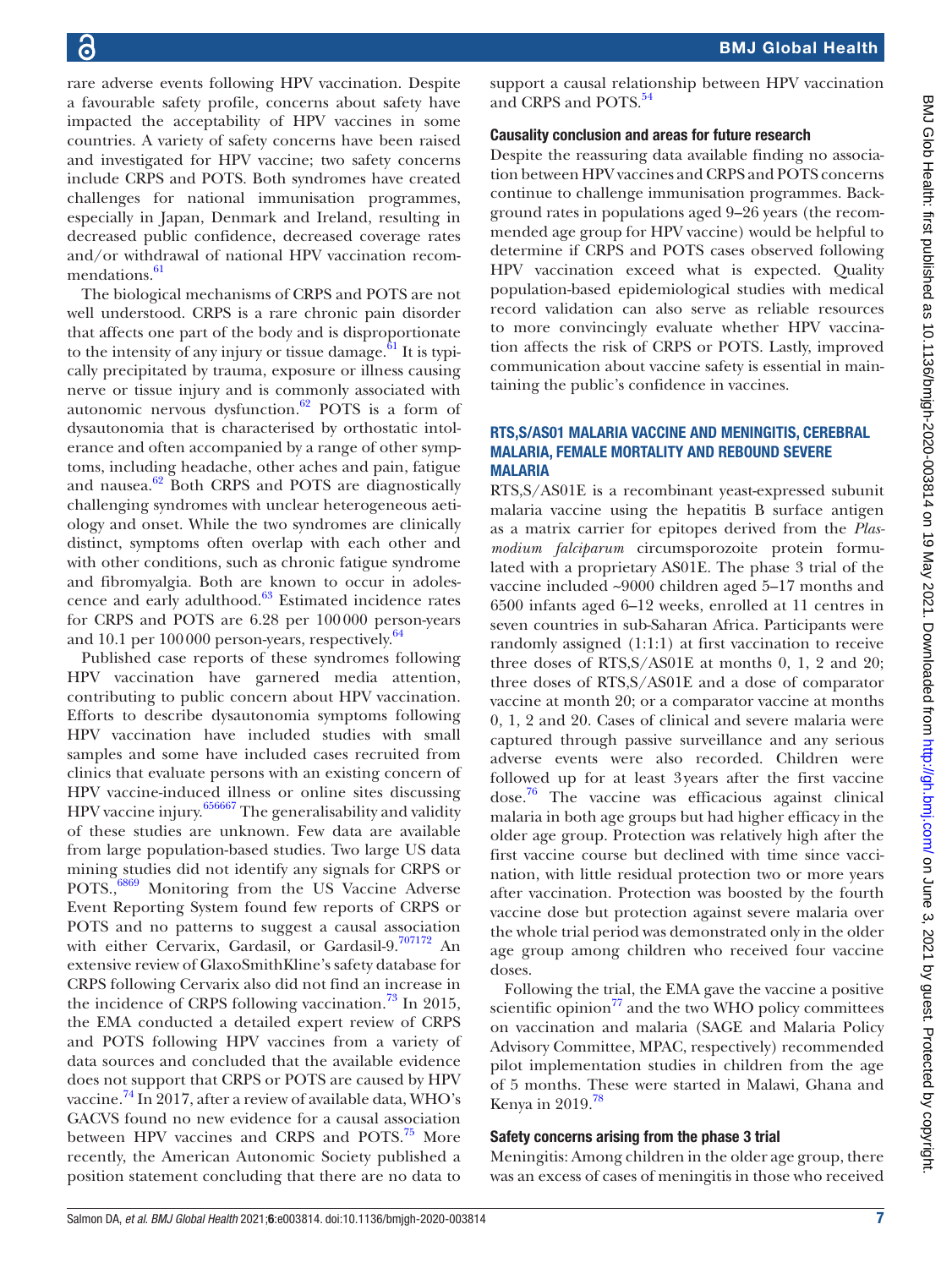RTS,S/AS01E (with or without a fourth dose) compared with the control group (10, 11 and 1 case, respectively). An excess was not observed in the younger age group (6, 7 and 6 cases, respectively). The cases showed no temporal association with vaccination and included a mixture of aetiologies. Most cases were reported from two trial sites.<sup>79</sup> GACVS concluded that meningitis should be regarded as a potential signal which requires further assessment postlicensure.<sup>80</sup>

Cerebral malaria: In the older age group, there was an excess of cerebral malaria in the 4 and 3 dose groups compared with the control group (19, 24 and 10 cases, respectively). Cases showed no clustering with respect to dates of vaccination and no excess was seen in the younger age group (6, 7 and 7 cases, respectively).

Female mortality: Mortality was not a primary endpoint in the phase 3 trial as it was expected (and observed) $81$ that this would be low in a carefully monitored trial. In the older age group, overall mortality was higher in the two vaccinated groups than in the control group (112 deaths vs 46 (2:1 ratio)) but not significantly so, and the same was true in the younger age group (105 deaths vs 42 (2:1 ratio)). However, in a post hoc analysis, while boys mortality rates were lower among those vaccinated than in the control group (older age group 1.5% vs 2.0%; younger age group 2.2% vs 2.4%), girls mortality rates were higher among those vaccinated (older age group 2.3% vs 1.1%; younger age group 2.6% vs  $1.5\%$ ).<sup>[82](#page-10-26)</sup> There was no explanatory pattern for the gender imbalances among causes of death ascertained by verbal autopsies.<sup>67</sup>

Rebound malaria: In the older age group there was a reduced risk of severe malaria between the first vaccine course (three doses) and the time of the fourth dose. After the fourth dose, the rate of severe malaria was similar to that in the control group. However, in those who received only three doses, after 18 months the incidence of severe malaria was higher than in the control group, and over the whole trial period the incidence of severe malaria was similar in the three-dose group as in the control group. This raised two potential longer-term safety concerns. First that the incidence of severe malaria in the three-dose group would exceed that in the control group in the longer term and, second, that there may be a similar 'rebound' in the four-dose group after a longer time interval. However, no evidence of these potential effects was seen in a study in which children in the trial from a subset of 3 trial sites were followed up for 7 years postvaccination.<sup>83</sup>

#### Causality conclusion and areas for future research

RTS,S/AS01 was reviewed comprehensively by the EMA, and although they are not empowered to licence a vaccine that is not intended for use in the European Union, the 'positive scientific opinion' they gave indicated that the vaccine satisfied the criteria for licensure. $84$  Generally, when a vaccine has been licensed, potential safety concerns would be addressed through the manufacturers postmarketing risk management. The recommendation

from SAGE and MPAC for pilot implementation studies before more widespread use was a novel approach.<sup>[85](#page-10-29)</sup> As well as assessing impact and delivery feasibility in programmatic conditions, the pilot studies have been powered to address the safety concerns related to menin-gitis, cerebral malaria and gender-specific mortality.<sup>[86](#page-10-30)</sup>

Except for the possibility of rebound malaria, there are no clear biological mechanisms to explain any of the other safety signals observed and the possibility that they were chance findings cannot be excluded.

Evaluation by regulators and investigators of data gathered in the pilot studies in the three implementing countries will be key to the risk–benefit assessment for the eventual expanded use of RTS,S/AS01E in vaccination programmes in sub-Saharan Africa.

#### **CONCLUSIONS**

#### **Lessons learnt for vaccine safety in genreal and opportunities for future reserarech**

Vaccine safety science must be proactive and timely, and conducted with rigour, objectivity and transparency. Vaccine safety concerns are often for outcomes that seem to be increasing in incidence, have poorly understood aetiology and are concerning to the public. When new or unexpected adverse events following immunisation (AEFI) occur, it is helpful to have case definitions already available or quickly developed. Poor understanding of disease aetiology and limitations in disease diagnostics hamper vaccine safety studies as exemplified by POTS and CRPS. Such diseases often end up with rapid consultations from experts not typically engaged in vaccine safety monitoring. It is important to have mechanisms in place to rapidly engage expertise in the AEFI of interest. The HPV/POTS-CRPS situation also exemplifies the importance of rigorous and timely studies. Quality population-based epidemiological studies with medical record outcome validation would provide far more conclusive evidence than we currently have, yet several countries have already experienced drops in immunisation coverage because of these issues. Good science takes time, whereas anecdotes and misinformation spread quickly. It is advisable for vaccine safety science to inform the public's views, rather than try to change views that have already been formed. Strong infrastructure, adequate funding and a willingness to address public concerns from the scientific community can improve the timelines of rigorous safety science and its ability to impact public views and vaccination decisions.

Most AEFIs that are causally linked with vaccination occur within a few weeks after vaccination (eg, narcolepsy following pandemic influenza vaccination, intussusception following rotavirus vaccination). Such temporal associations tend to suggest plausibility of causal associations, but there are important caveats. First, in passive surveillance systems, AEFIs purported to be related to vaccination are most likely to be reported if they occur close to the time of vaccination. Events occurring more distant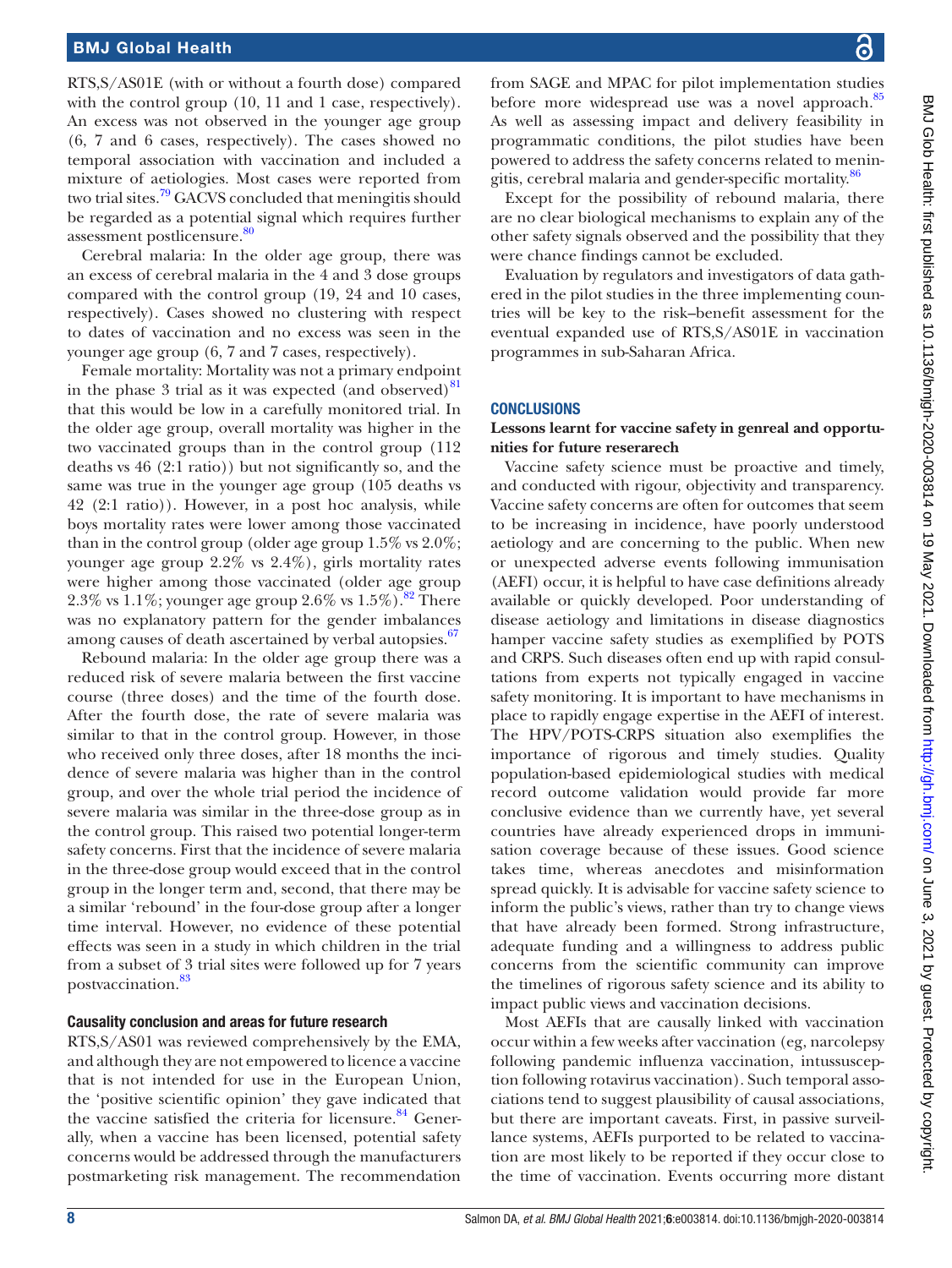from vaccination may not be reported, even if they are truly causally related. Temporal association may be falsely interpreted as causal, particularly for health outcomes that vary in incidence with age if an age group with a high incidence happens to be around the age at which a vaccine is introduced.

AEFIs that occur with no clear temporal relationship to vaccination are difficult to assess, because most surveillance systems for AEFIs are not set up to detect such associations. For example, the increased risk of severe dengue in seronegative vaccinees only became apparent in the third year after vaccination. Some vaccinations increase the susceptibility to adverse events from other exposures that may occur any time after vaccination. This seems to be the only plausible mechanism for the possible increased risk of meningitis following RTSS/ AS01E. More research is needed on the long-term effects of vaccinations, both beneficial and detrimental, beyond their effects on the target disease. Proving a negative is difficult (eg, the HPV vaccine associations, the trials of second-generation rotavirus vaccines) and consequently upper limits on the possible risk must be defined. Vaccine safety research is often difficult, and requires substantial resources. Without regulatory requirements, manufacturers may not be incentivised to do so. Who pays for such research and how it gets done remains an outstanding question. This is particularly challenging in LMICs which lack the infrastructure for vaccine safety studies.

Often in vaccine safety science, there is too great a focus on relative risks, rather than vaccine-attributable risks, which may heighten fears about rare events (eg, intussusception following rotavirus vaccine). Relative risks are important for determining the causal association of an AEFI. However, from a public health perspective attributable risks to the vaccine are of primary interest, so proper comparisons can be made to the risks of a vaccine preventable disease and the benefits of vaccination. Vaccine risk must be viewed alongside the benefits, and the risk-benefit ratio may vary (eg, between high and LMICs) as is the case with intussusception and rotavirus vaccines.

Interactions between the vaccine, natural disease and the AEFI are particularly difficult to identify and separate the effect of disease vs the vaccine. In-depth understanding of natural disease facilitates understanding the interaction between the vaccine and natural disease. Attention to these interactions between natural disease and the vaccine may be explored through vaccine development and clinical trials or studied for safety in populations with a low burden of natural disease.

The case studies presented herein elucidate opportunities for future research. These case studies were selected because they are recent and varied in the vaccine safety issues they elucidate. However, a systematic review of vaccine safety would facilitate development of a global vaccine safety research agenda, which would be incredibly useful. Consideration should be given to scientific uncertainties, public concerns, how many people are

exposed to the vaccine, and the frequency and severity of the AEFI to facilitate prioritisation. The research agenda should then be used to rapidly and rigorously investigate high priority research.

Communication around vaccine safety must be proactive and timely, evidence-based, finding commonalities with the public through shared values, tailored to individuals and from credible sources. One vaccine safety issue can spill over to other vaccines and adversely impact routine vaccination programmes. Communication must address the specific issues at hand, but also consider the broader issues of vaccine benefits and confidence in immunisation programmes.

#### Author affiliations

<sup>1</sup>Global Disease Epidemiology and Control, Johns Hopkins University Bloomberg School of Public Health, Baltimore, Maryland, USA

<sup>2</sup> Centre of Vaccinology, University of Geneva, Geneva, GE, Switzerland <sup>3</sup>Infectious Disease Control and Vaccinations Unit, Department of Health Security, Finnish Institute for Health and Welfare, Helsinki, Uusimaa, Finland

4 Division of Healthcare Quality Promotion, National Center of Emerging and Zoonotic Infectious Diseases, CDC, Atlanta, Georgia, USA

5 Division of Viral Diseases, National Center for Immunization and Respiratory Diseases, CDC, Atlanta, Georgia, USA

<sup>6</sup> London School of Hygiene & Tropical Medicine, London, UK

<sup>7</sup> Asian Institute of Management, Makati City, Philippines

<sup>8</sup>MRC Tropical Epidemiology Group, London School of Hygiene & Tropical Medicine, London, UK

<sup>9</sup>Essential Medicines and Health Products, Organisation Mondiale de la Sante, Geneve, Switzerland

Contributors All authors have contributed to the manuscript.

Funding The authors have not declared a specific grant for this research from any funding agency in the public, commercial or not-for-profit sectors.

Competing interests DAS reports consulting and/or research support from Merck, Walgreens and Pfizer; HN reports research grants to her employer THL from GlaxoSmithKline, grants from SanofiPasteur, outside the submitted work; KH-G is one of the respondents to ongoing legal cases concerning Dengvaxia and alleged deaths/harms; PGS reports personal fees from Sanofi Pasteur, outside the submitted work.

Patient and public involvement Patients and/or the public were not involved in the design, or conduct, or reporting, or dissemination plans of this research.

Patient consent for publication Not required.

Provenance and peer review Not commissioned; externally peer reviewed.

Data availability statement No data are available.

Open access This is an open access article distributed in accordance with the Creative Commons Attribution Non Commercial (CC BY-NC 4.0) license, which permits others to distribute, remix, adapt, build upon this work non-commercially, and license their derivative works on different terms, provided the original work is properly cited, appropriate credit is given, any changes made indicated, and the use is non-commercial. See:<http://creativecommons.org/licenses/by-nc/4.0/>.

#### ORCID iDs

Daniel A Salmon<http://orcid.org/0000-0002-1035-4422> Patrick Louis F Zuber<http://orcid.org/0000-0002-8966-5054>

#### **REFERENCES**

- <span id="page-8-0"></span>1 Bhatt S, Gething PW, Brady OJ, *et al*. The global distribution and burden of dengue. *[Nature](http://dx.doi.org/10.1038/nature12060)* 2013;496:504–7.
- <span id="page-8-1"></span>2 WHO. Questions and answers on dengue vaccines, 2018. Available: [https://www.who.int/immunization/research/development/dengue\\_](https://www.who.int/immunization/research/development/dengue_q_and_a/en/) [q\\_and\\_a/en/](https://www.who.int/immunization/research/development/dengue_q_and_a/en/) [Accessed 24 Aug 2020].
- <span id="page-8-2"></span>3 Hadinegoro SR, Arredondo-García JL, Capeding MR, *et al*. Efficacy and long-term safety of a dengue vaccine in regions of endemic disease. *[N Engl J Med](http://dx.doi.org/10.1056/NEJMoa1506223)* 2015;373:1195–206.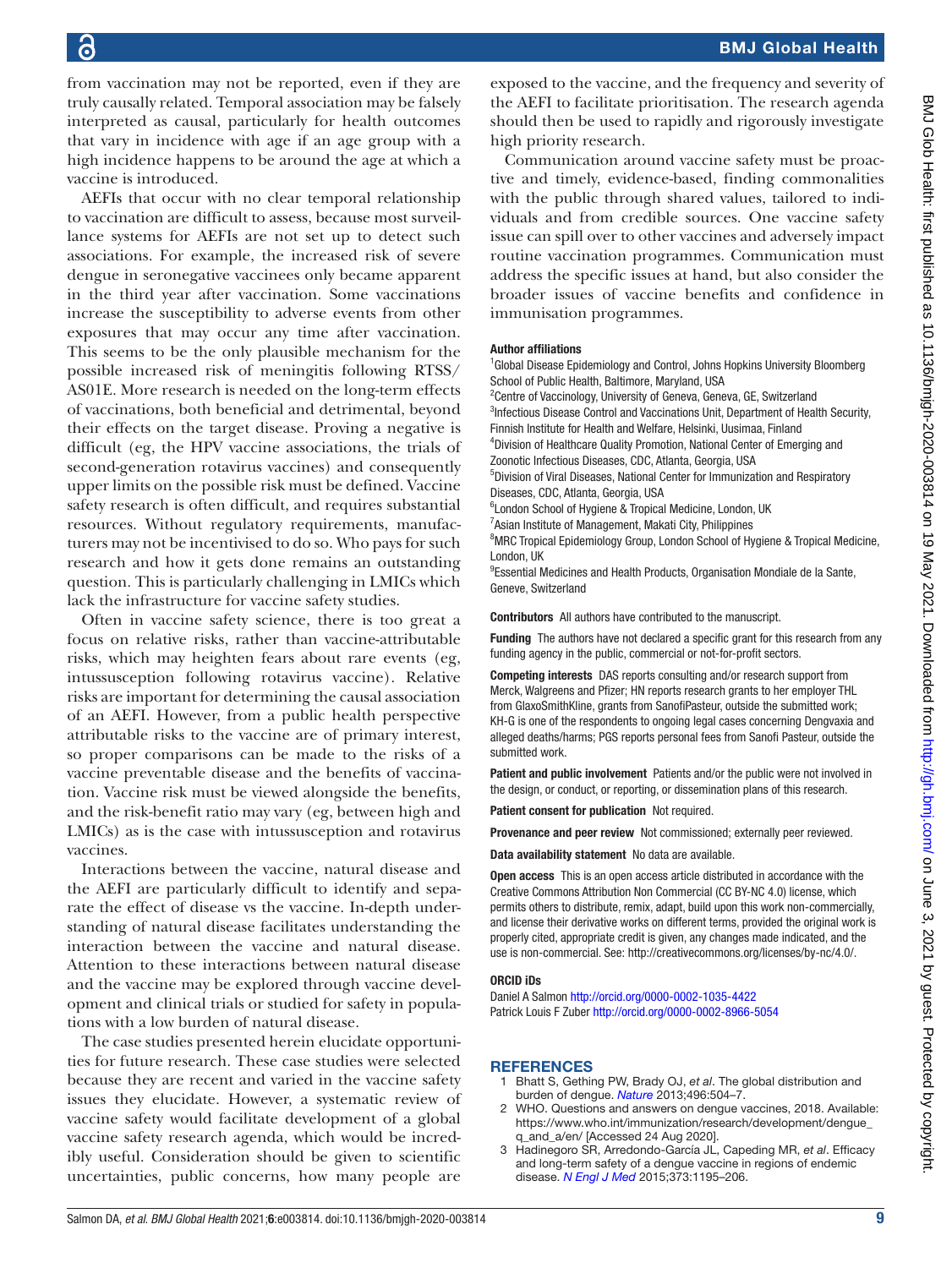## BMJ Global Health

- <span id="page-9-0"></span>4 Katzelnick LC, Harris E. Participants in the Summit on dengue immune correlates of protection. immune correlates of protection for dengue: state of the art and research agenda. *Vaccine* 2017;35:4659–69.
- <span id="page-9-1"></span>5 Sridhar S, Luedtke A, Langevin E, *et al*. Effect of dengue serostatus on dengue vaccine safety and efficacy. *[N Engl J Med](http://dx.doi.org/10.1056/NEJMoa1800820)* 2018;379:327–40.
- <span id="page-9-2"></span>6 Dengue vaccine: WHO position paper, September 2018 - Recommendations. *[Vaccine](http://dx.doi.org/10.1016/j.vaccine.2018.09.063)* 2019;37:4848–9.
- <span id="page-9-3"></span>7 Global Advisory Committee on vaccine safety, 6–7 December 2017. *[Wkly Epidemiol Rec](http://www.ncbi.nlm.nih.gov/pubmed/29350500)* 2018;93:17–30.
- <span id="page-9-4"></span>8 Flasche S, Smith PG. Sensitivity and negative predictive value for a rapid dengue test. *[Lancet Infect Dis](http://dx.doi.org/10.1016/S1473-3099(19)30167-7)* 2019;19:465–6.
- <span id="page-9-5"></span>9 Vannice KS, Wilder-Smith A, Barrett ADT, *et al*. Clinical development and regulatory points for consideration for second-generation live attenuated dengue vaccines. *[Vaccine](http://dx.doi.org/10.1016/j.vaccine.2018.02.062)* 2018;36:3411–7.
- <span id="page-9-6"></span>10 Shapshak P, Chiappelli F, Somboonwit C, *et al*. The influenza pandemic of 2009: lessons and implications. *[Mol Diagn Ther](http://dx.doi.org/10.1007/BF03256397)* 2011;15:63–81.
- <span id="page-9-7"></span>11 Lansbury LE, Smith S, Beyer W, *et al*. Effectiveness of 2009 pandemic influenza A(H1N1) vaccines: A systematic review and meta-analysis. *[Vaccine](http://dx.doi.org/10.1016/j.vaccine.2017.02.059)* 2017;35:1996–2006.
- <span id="page-9-8"></span>12 European Medicines Agency. European medicines Agency starts review of Pandemrix. press release 27 August EMA/543435/2010, 2010. Available: [https://www.ema.europa.eu/en/documents/press](https://www.ema.europa.eu/en/documents/press-release/european-medicines-agency-starts-review-pandemrix_en.pdf)[release/european-medicines-agency-starts-review-pandemrix\\_en.](https://www.ema.europa.eu/en/documents/press-release/european-medicines-agency-starts-review-pandemrix_en.pdf) [pdf](https://www.ema.europa.eu/en/documents/press-release/european-medicines-agency-starts-review-pandemrix_en.pdf)
- <span id="page-9-9"></span>13 European Center for Disease Control. Technical report 2012. narcolepsy in association with pandemic influenza vaccination. A multi-country European epidemiological investigation. Available: [https://www.ecdc.europa.eu/sites/portal/files/media/en/publications/](https://www.ecdc.europa.eu/sites/portal/files/media/en/publications/Publications/Vaesco%20in%20brief%20final.pdf) [Publications/Vaesco%20in%20brief%20final.pdf](https://www.ecdc.europa.eu/sites/portal/files/media/en/publications/Publications/Vaesco%20in%20brief%20final.pdf)
- <span id="page-9-10"></span>14 Nohynek H, Jokinen J, Partinen M, *et al*. AS03 adjuvanted AH1N1 vaccine associated with an abrupt increase in the incidence of childhood narcolepsy in Finland. *[PLoS One](http://dx.doi.org/10.1371/journal.pone.0033536)* 2012;7:e33536.
- <span id="page-9-11"></span>15 Occurrence of narcolepsy with cataplexy among children and adolescents in relation to the H1N1 pandemic and Pandemrix vaccinations ‐ results of a case inventory study by the Mpa in Sweden during 2009‐2010. Available: [http://www.lakemedelsverket.](http://www.lakemedelsverket.se/upload/nyheter/2011/Fallinventeringsrapport_pandermrix_110630) [se/upload/nyheter/2011/Fallinventeringsrapport\\_pandermrix\\_](http://www.lakemedelsverket.se/upload/nyheter/2011/Fallinventeringsrapport_pandermrix_110630) [110630](http://www.lakemedelsverket.se/upload/nyheter/2011/Fallinventeringsrapport_pandermrix_110630)
- <span id="page-9-12"></span>16 Stowe J, Andrews N, Kosky C, *et al*. Risk of narcolepsy after AS03 adjuvanted pandemic A/H1N1 2009 influenza vaccine in adults: a Case-Coverage study in England. *[Sleep](http://dx.doi.org/10.5665/sleep.5752)* 2016;39:1051–7.
- <span id="page-9-13"></span>17 Montplaisir J, Petit D, Quinn M-J, *et al*. Risk of narcolepsy associated with inactivated adjuvanted (AS03) A/H1N1 (2009) pandemic influenza vaccine in Quebec. *[PLoS One](http://dx.doi.org/10.1371/journal.pone.0108489)* 2014;9:e108489.
- <span id="page-9-14"></span>18 Weibel D, Sturkenboom M, Black S, *et al*. Narcolepsy and adjuvanted pandemic influenza A (H1N1) 2009 vaccines - Multicountry assessment. *[Vaccine](http://dx.doi.org/10.1016/j.vaccine.2018.08.008)* 2018;36:6202–11.
- <span id="page-9-15"></span>19 Sarkanen TO, Alakuijala APE, Dauvilliers YA, *et al*. Incidence of narcolepsy after H1N1 influenza and vaccinations: systematic review and meta-analysis. *[Sleep Med Rev](http://dx.doi.org/10.1016/j.smrv.2017.06.006)* 2018;38:177–86.
- <span id="page-9-16"></span>20 Bomfim IL, Lamb F, Fink K, *et al*. The immunogenetics of narcolepsy associated with A(H1N1)pdm09 vaccination (Pandemrix) supports a potent gene-environment interaction. *[Genes Immun](http://dx.doi.org/10.1038/gene.2017.1)* 2017;18:75–81.
- <span id="page-9-17"></span>21 Han F, Lin L, Warby SC, *et al*. Narcolepsy onset is seasonal and increased following the 2009 H1N1 pandemic in China. *[Ann Neurol](http://dx.doi.org/10.1002/ana.22587)* 2011;70:410–7.
- <span id="page-9-18"></span>22 Huang W-T, Huang Y-S, Hsu C-Y, *et al*. Narcolepsy and 2009 H1N1 pandemic vaccination in Taiwan. *[Sleep Med](http://dx.doi.org/10.1016/j.sleep.2018.10.036)* 2020;66:276–81.
- <span id="page-9-19"></span>23 Trogstad L, Bakken IJ, Gunnes N, *et al*. Narcolepsy and hypersomnia in Norwegian children and young adults following the influenza A(H1N1) 2009 pandemic. *[Vaccine](http://dx.doi.org/10.1016/j.vaccine.2017.02.053)* 2017;35:1879–85.
- <span id="page-9-20"></span>24 Van Kerkhove MD, Hirve S, Koukounari A, *et al*. Estimating agespecific cumulative incidence for the 2009 influenza pandemic: a meta-analysis of A(H1N1)pdm09 serological studies from 19 countries. *[Influenza Other Respir Viruses](http://dx.doi.org/10.1111/irv.12074)* 2013;7:872–86.
- <span id="page-9-21"></span>25 Edwards K, Lambert PH, Black S. Narcolepsy and pandemic influenza vaccination: what we need to know to be ready for the next pandemic. *Pediatr Infect Dis J* 2019;38:873–6.
- <span id="page-9-22"></span>26 Edwards K, Hanquet G, Black S, *et al*. Meeting report narcolepsy and pandemic influenza vaccination: what we know and what we need to know before the next pandemic? A report from the 2nd IABS meeting. *[Biologicals](http://dx.doi.org/10.1016/j.biologicals.2019.05.005)* 2019;60:1–7.
- <span id="page-9-23"></span>27 Edwards K, Lambert P-H, Black S. Narcolepsy and pandemic influenza vaccination: what we need to know to be ready for the next pandemic. *[Pediatr Infect Dis J](http://dx.doi.org/10.1097/INF.0000000000002398)* 2019;38:873–6.
- <span id="page-9-24"></span>28 16 centers for disease control and prevention. intussusception among recipients of rotavirus vaccine-United states, 1998-1999. *MMWR Morb Mortal Wkly Rep* 1999;48:577–81.
- <span id="page-9-25"></span>29 Peter G, Myers MG, National Vaccine Advisory Committee, *et al*. Intussusception, rotavirus, and oral vaccines: summary of a workshop. *[Pediatrics](http://dx.doi.org/10.1542/peds.110.6.e67)* 2002;110:e67.
- <span id="page-9-26"></span>30 Centers for Disease Control and Prevention (CDC). Withdrawal of rotavirus vaccine recommendation. *[MMWR Morb Mortal Wkly Rep](http://www.ncbi.nlm.nih.gov/pubmed/10577495)* 1999;48:1007.
- <span id="page-9-27"></span>31 Rennels MB, Parashar UD, Holman RC, *et al*. Lack of an apparent association between intussusception and wild or vaccine rotavirus infection. *[Pediatr Infect Dis J](http://dx.doi.org/10.1097/00006454-199810000-00018)* 1998;17:924–5.
- <span id="page-9-28"></span>32 Recommendations of the Advisory Committee on Immunization Practices (ACIP). Rotavirus vaccine for the prevention of rotavirus gastroenteritis among children. *MMWR Recomm Rep* 1999;48:1–20.
- <span id="page-9-29"></span>Conclusions and recommendations from the immunization strategic Advisory group. *Wkly Epidemiol Rec* 2006;81:2–11.
- <span id="page-9-30"></span>34 Patel MM, López-Collada VR, Bulhões MM, *et al*. Intussusception risk and health benefits of rotavirus vaccination in Mexico and Brazil. *[N Engl J Med](http://dx.doi.org/10.1056/NEJMoa1012952)* 2011;364:2283–92.
- <span id="page-9-31"></span>35 Carlin JB, Macartney KK, Lee KJ, *et al*. Intussusception risk and disease prevention associated with rotavirus vaccines in Australia's national immunization program. *[Clin Infect Dis](http://dx.doi.org/10.1093/cid/cit520)* 2013;57:1427–34.
- <span id="page-9-32"></span>36 Yih WK, Lieu TA, Kulldorff M, *et al*. Intussusception risk after rotavirus vaccination in U.S. infants. *[N Engl J Med](http://dx.doi.org/10.1056/NEJMoa1303164)* 2014;370:503–12.
- <span id="page-9-33"></span>37 Yung C-F, Chan SP, Soh S, *et al*. Intussusception and monovalent rotavirus vaccination in Singapore: self-controlled case series and risk-benefit study. *[J Pediatr](http://dx.doi.org/10.1016/j.jpeds.2015.03.038)* 2015;167:163–8.
- <span id="page-9-34"></span>38 Velázquez FR, Colindres RE, Grajales C, *et al*. Postmarketing surveillance of intussusception following mass introduction of the attenuated human rotavirus vaccine in Mexico. *[Pediatr Infect Dis J](http://dx.doi.org/10.1097/INF.0b013e318253add3)* 2012;31:736–44.
- <span id="page-9-35"></span>39 Weintraub ES, Baggs J, Duffy J, *et al*. Risk of intussusception after monovalent rotavirus vaccination. *[N Engl J Med](http://dx.doi.org/10.1056/NEJMoa1311738)* 2014;370:513–9.
- <span id="page-9-36"></span>40 Stowe J, Andrews N, Ladhani S, *et al*. The risk of intussusception following monovalent rotavirus vaccination in England: a selfcontrolled case-series evaluation. *[Vaccine](http://dx.doi.org/10.1016/j.vaccine.2016.04.050)* 2016;34:3684–9.
- <span id="page-9-37"></span>41 Rotavirus vaccines. WHO position paper - January 2013. *Wkly Epidemiol Rec* 2013;88:49–64.
- <span id="page-9-38"></span>42 Tate JE, Mwenda JM, Armah G, *et al*. Evaluation of intussusception after monovalent rotavirus vaccination in Africa. *[N Engl J Med](http://dx.doi.org/10.1056/NEJMoa1713909)* 2018;378:1521–8.
- <span id="page-9-39"></span>43 Groome MJ, Tate JE, Arnold M. Evaluation of intussusception after oral monovalent rotavirus vaccination in South Africa. *Clin Infect Dis* 2019.
- <span id="page-9-40"></span>44 Williams K, Koyama T, Schulz D, *et al*. Use of fluoroscopy to study in vivo motility in mouse pups. *[J Pediatr Gastroenterol Nutr](http://dx.doi.org/10.1097/MPG.0b013e31820a0e86)* 2011;52:679–85.
- <span id="page-9-41"></span>45 Killoran KE, Miller AD, Uray KS, *et al*. Role of innate immunity and altered intestinal motility in LPS- and MnCl2-induced intestinal intussusception in mice. *[Am J Physiol Gastrointest Liver Physiol](http://dx.doi.org/10.1152/ajpgi.00264.2013)* 2014;306:G445–53.
- <span id="page-9-42"></span>46 Patel M, Shane AL, Parashar UD, *et al*. Oral rotavirus vaccines: how well will they work where they are needed most? *[J Infect Dis](http://dx.doi.org/10.1086/605035)* 2009;200:S39–48.
- <span id="page-9-43"></span>47 Murphy TV, Gargiullo PM, Massoudi MS, *et al*. Intussusception among infants given an oral rotavirus vaccine. *[N Engl J Med](http://dx.doi.org/10.1056/NEJM200102223440804)* 2001;344:564–72.
- <span id="page-9-44"></span>48 Simonsen L, Viboud C, Elixhauser A, *et al*. More on RotaShield and intussusception: the role of age at the time of vaccination. *[J Infect](http://dx.doi.org/10.1086/431512)  [Dis](http://dx.doi.org/10.1086/431512)* 2005;192:S36–43.
- <span id="page-9-45"></span>49 Rothman KJ, Young-Xu Y, Arellano F. Age dependence of the relation between reassortant rotavirus vaccine (RotaShield) and intussusception. *[J Infect Dis](http://dx.doi.org/10.1086/500217)* 2006;193:898. author reply 898-9.
- <span id="page-9-46"></span>50 Global Advisory Committee on vaccine safety, report of meeting held 17-18 June 2009. *[Wkly Epidemiol Rec](http://www.ncbi.nlm.nih.gov/pubmed/19860024)* 2009;84:325–32.
- <span id="page-9-47"></span>51 Patel MM, Clark AD, Sanderson CFB, *et al*. Removing the age restrictions for rotavirus vaccination: a benefit-risk modeling analysis. *[PLoS Med](http://dx.doi.org/10.1371/journal.pmed.1001330)* 2012;9:e1001330.
- <span id="page-9-48"></span>52 Simonsen L, Morens D, Elixhauser A, *et al*. Effect of rotavirus vaccination programme on trends in admission of infants to hospital for intussusception. *[Lancet](http://dx.doi.org/10.1016/S0140-6736(01)06346-2)* 2001;358:1224–9.
- <span id="page-9-49"></span>53 Yen C, Tate JE, Steiner CA, *et al*. Trends in intussusception hospitalizations among US infants before and after implementation of the rotavirus vaccination program, 2000-2009. *[J Infect Dis](http://dx.doi.org/10.1093/infdis/jis314)* 2012;206:41–8.
- <span id="page-9-50"></span>54 Tate JE, Yen C, Steiner CA, *et al*. Intussusception rates before and after the introduction of rotavirus vaccine. *[Pediatrics](http://dx.doi.org/10.1542/peds.2016-1082)* 2016;138. doi:10.1542/peds.2016-1082. [Epub ahead of print: 24 08 2016].
- <span id="page-9-51"></span>55 Burke RM, Tate JE, Dahl RM. Does rotavirus vaccination affect longer-term intussusception risk in US infants? *J Pediatric Infect Dis Soc* 2019.
- <span id="page-9-52"></span>56 Bhandari N, Rongsen-Chandola T, Bavdekar A, *et al*. Efficacy of a monovalent human-bovine (116E) rotavirus vaccine in Indian